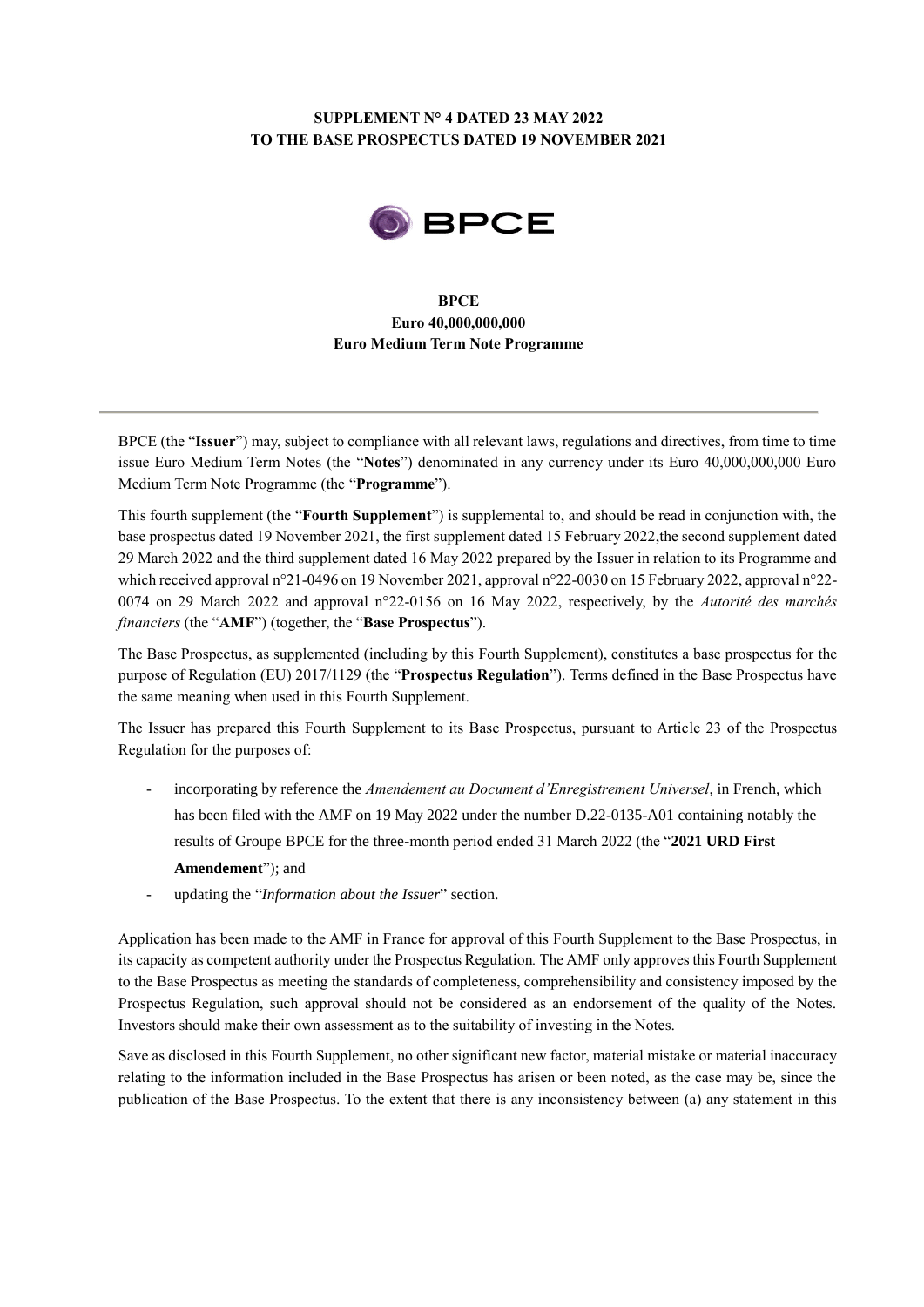Fourth Supplement and (b) any other statement in, or incorporated by reference in, the Base Prospectus, the statements in (a) above will prevail.

To the extent applicable, investors who have already agreed to purchase or subscribe for Notes to be issued under the Programme before this Fourth Supplement is published, have the right, exercisable within a time limit of minimum three (3) working days after the publication of this Fourth Supplement *(i.e.* no later than 26 May 2022), to withdraw their acceptances, provided that the significant new factor, material mistake or material inaccuracy arose or was noted before the closing of the offer period or the delivery of the Notes, whichever occurs first. Investors may contact the Autorised Offerors should they wish to exercise the right of withdrawal.

Copies of this Fourth Supplement (a) may be obtained free of charge at the registered office of the Issuer (BPCE Service Emissions - 50, avenue Pierre Mendès France – 75201 Paris Cedex 13) and (b) will be made available on the websites of the Issuer [\(www.groupebpce.fr\)](http://www.groupebpce.fr/) and of the AMF [\(www.amf-france.org\)](http://www.amf-france.org/).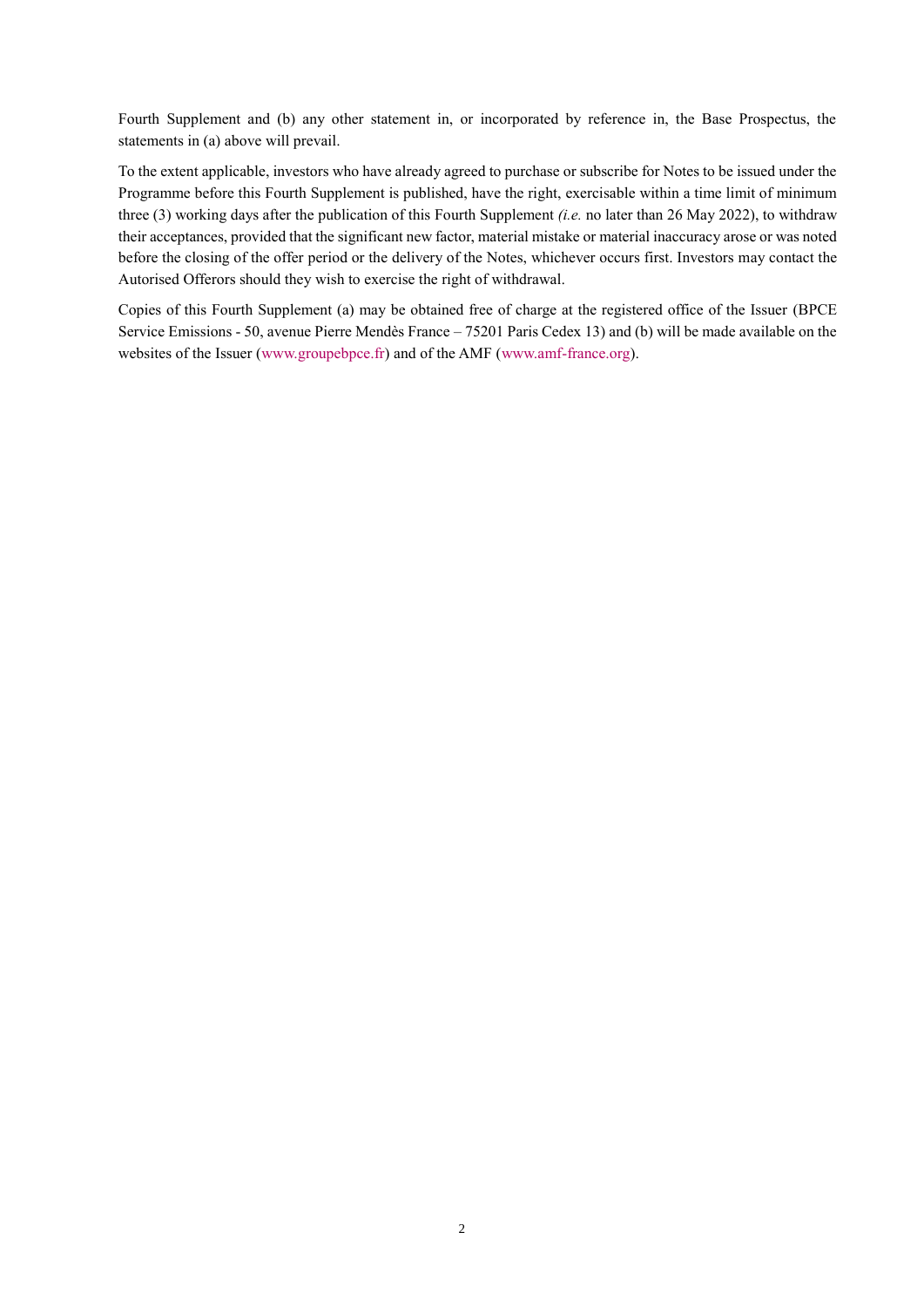## **TABLE OF CONTENTS**

| PERSON RESPONSIBLE FOR THE INFORMATION GIVEN IN THE FOURTH SUPPLEMENT TO |  |
|--------------------------------------------------------------------------|--|
|                                                                          |  |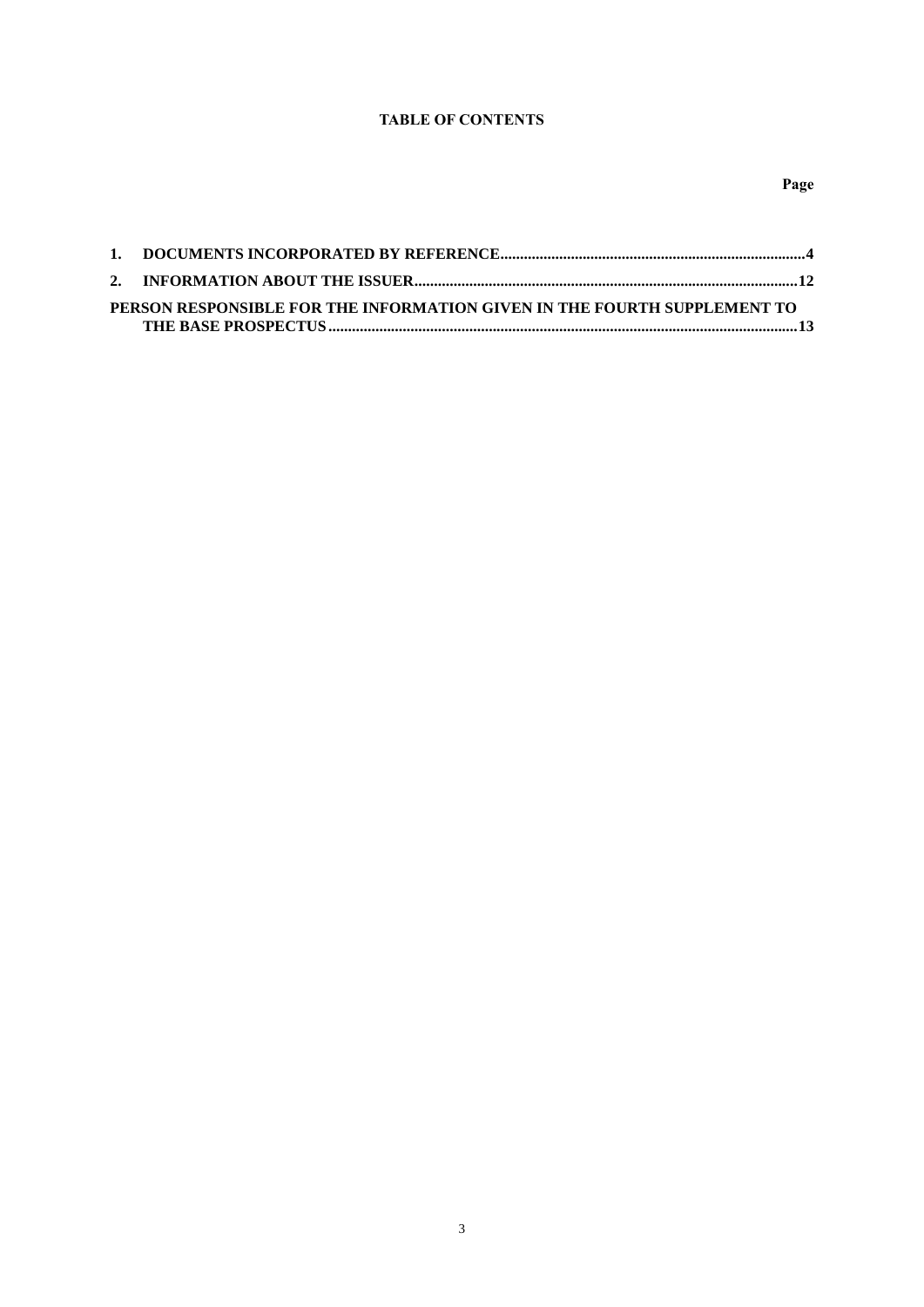#### <span id="page-3-0"></span>**1. DOCUMENTS INCORPORATED BY REFERENCE**

On page 36 of the Base Prospectus, the section entitled "*Documents Incorporated By Reference*" is deleted in its entirety and replaced as follows:

"This Base Prospectus should be read and construed in conjunction with the sections referred to in the table below included in the following documents, which have been previously published or are published simultaneously with this Base Prospectus and that have been filed with the *Autorité des marchés financiers* (the "**AMF**") for the purpose of the Prospectus Regulation, and shall be incorporated in, and form part of, this Base Prospectus (together, the "**Documents Incorporated by Reference**"). The non-incorporated parts of the documents incorporated by reference in this Base Prospectus shall not form part of this Base Prospectus:

(a) the BPCE 2020 Universal Registration Document (*document d'enregistrement universel*), published in French, which was filed with the AMF under registration number D.21-0182, dated 24 March 2021 (the "**BPCE 2020 Universal Registration Document**");

[https://groupebpce.com/content/download/24497/file/BPCE-DEU2020-FR\\_01.pdf](https://groupebpce.com/content/download/24497/file/BPCE-DEU2020-FR_01.pdf)

(b) the first amendment to the BPCE risks report (Pillar III) (the "**Pillar III Report First Amendment**"), published in French, dated 17 September 2021;

[https://groupebpce.com/content/download/26895/file/Actualisation\\_semestrielle\\_Rapport\\_sur\\_les\\_ri](https://groupebpce.com/content/download/26895/file/Actualisation_semestrielle_Rapport_sur_les_risques_Pilier%20III_2020_VDEF.pdf) [sques\\_Pilier%20III\\_2020\\_VDEF.pdf](https://groupebpce.com/content/download/26895/file/Actualisation_semestrielle_Rapport_sur_les_risques_Pilier%20III_2020_VDEF.pdf)

(c) the BPCE 2021 Universal Registration Document (*document d'enregistrement universel*), published in French, which was filed with the AMF under registration number D.22-0135, dated 23 March 2022 (the "**BPCE 2021 Universal Registration Document**");

[https://groupebpce.com/content/download/29858/file/BPCE2021\\_URD\\_FR.pdf](https://groupebpce.com/content/download/29858/file/BPCE2021_URD_FR.pdf)

(d) the first amendment to the BPCE 2021 Universal Registration Document (*Amendement au Document d'Enregistrement Universel 2021)*, published in French, which was filed with the AMF under the number D.22-0135-A01, dated 19 May 2022 (the "**BPCE 2021 URD First Amendement**");

[https://groupebpce.com/content/download/30975/file/Groupe%20BPCE\\_URD%202021\\_Premier%2](https://groupebpce.com/content/download/30975/file/Groupe%20BPCE_URD%202021_Premier%20amendement.pdf) [0amendement.pdf](https://groupebpce.com/content/download/30975/file/Groupe%20BPCE_URD%202021_Premier%20amendement.pdf)

- (e) the sections "Terms and Conditions of the Notes" contained in the following base prospectuses, and where applicable, supplement(s) to these base prospectuses, of the Issuer:
	- (i) base prospectus dated 20 November 2020 which received the approval number 20-564 on 21 November 2019 by the AMF, (the "**2020 EMTN Conditions**");

[https://groupebpce.com/content/download/23102/file/BPCE%20EMTN%202020\\_Base%20P](https://groupebpce.com/content/download/23102/file/BPCE%20EMTN%202020_Base%20Prospectus%20%28final%29.pdf) [rospectus%20%28final%29.pdf](https://groupebpce.com/content/download/23102/file/BPCE%20EMTN%202020_Base%20Prospectus%20%28final%29.pdf)

(ii) base prospectus dated 21 November 2019 which received the approval number 19-539 on 21 November 2019 by the AMF, (the "**2019 EMTN Conditions**");

[https://groupebpce.com/content/download/18122/file/BPCE%20EMTN%202019\\_Base%20P](https://groupebpce.com/content/download/18122/file/BPCE%20EMTN%202019_Base%20Prospectus.pdf) [rospectus.pdf](https://groupebpce.com/content/download/18122/file/BPCE%20EMTN%202019_Base%20Prospectus.pdf)

(iii) base prospectus dated 21 November 2018 which was granted visa n°18-528 on 21 November 2018 by the AMF, (the "**2018 EMTN Conditions**");

[https://groupebpce.com/content/download/10338/file/BPCE%202018\\_Base%20Prospectus.p](https://groupebpce.com/content/download/10338/file/BPCE%202018_Base%20Prospectus.pdf) [df](https://groupebpce.com/content/download/10338/file/BPCE%202018_Base%20Prospectus.pdf)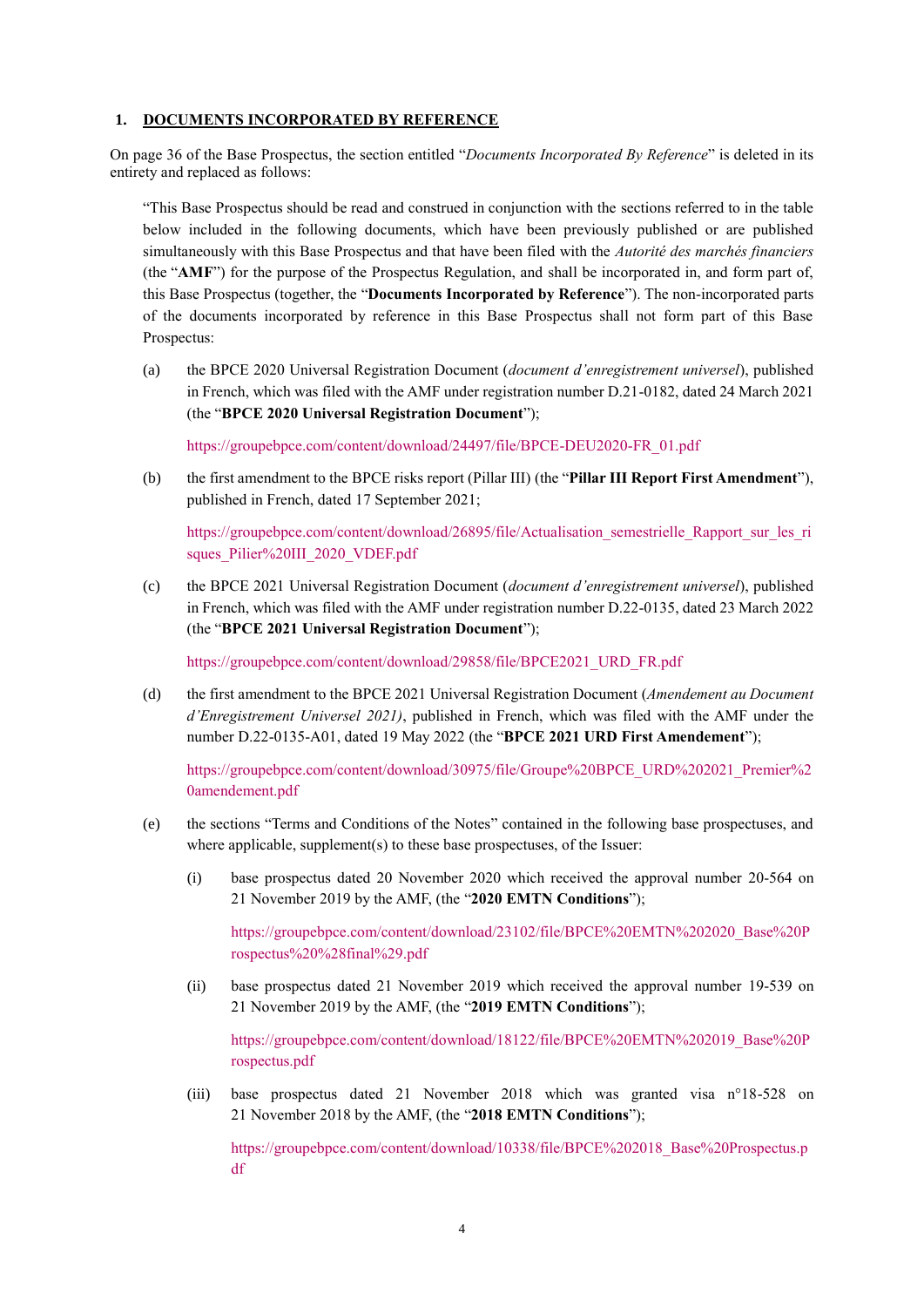(iv) base prospectus dated 1 December 2017 which was granted visa n°17-625 on 1 December 2017 by the AMF, (the "**2017 EMTN Conditions**");

[https://groupebpce.com/content/download/7682/file/BPCE%202017\\_Base%20Prospectus%2](https://groupebpce.com/content/download/7682/file/BPCE%202017_Base%20Prospectus%20%28final%29.pdf) [0%28final%29.pdf](https://groupebpce.com/content/download/7682/file/BPCE%202017_Base%20Prospectus%20%28final%29.pdf)

(v) base prospectus dated 21 December 2016 which was granted visa n°16-595 on 21 December 2016 by the AMF, (the "**December 2016 EMTN Conditions**");

[https://groupebpce.com/content/download/7692/file/A33168985%20v0.0%20BPCE%20SNP](https://groupebpce.com/content/download/7692/file/A33168985%20v0.0%20BPCE%20SNP%20Update_Base%20Prospectus%20%28visa%29.pdf) [%20Update\\_Base%20Prospectus%20%28visa%29.pdf](https://groupebpce.com/content/download/7692/file/A33168985%20v0.0%20BPCE%20SNP%20Update_Base%20Prospectus%20%28visa%29.pdf)

(vi) base prospectus dated 23 November 2016 which was granted visa n°16-545 on 23 November 2016 by the AMF, (the "**November 2016 EMTN Conditions**");

[https://groupebpce.com/content/download/7693/file/BPCE%202016\\_Base%20Prospectus.pdf](https://groupebpce.com/content/download/7693/file/BPCE%202016_Base%20Prospectus.pdf)

(vii) base prospectus dated 18 November 2015 which was granted visa n°15-588 on 18 November 2015 by the AMF, (the "**2015 EMTN Conditions**");

[https://groupebpce.com/content/download/7702/file/BPCE%202015\\_Base%20Prospectus.pdf](https://groupebpce.com/content/download/7702/file/BPCE%202015_Base%20Prospectus.pdf)

(viii) base prospectus dated 20 November 2014 which was granted visa n°14-610 on 20 November 2014 by the AMF, (the "**2014 EMTN Conditions**");

https://groupebpce.com/content/download/7712/file/BPCE%202014\_Base%20Prospectus.pdf

(ix) base prospectus dated 22 November 2013 which was granted visa n°13-629 on 22 November 2013 by the AMF, (the "**2013 EMTN Conditions**");

[https://groupebpce.com/content/download/7723/file/BPCE\\_Base%20Prospectus\\_2013\\_VISA](https://groupebpce.com/content/download/7723/file/BPCE_Base%20Prospectus_2013_VISA.pdf) [.pdf](https://groupebpce.com/content/download/7723/file/BPCE_Base%20Prospectus_2013_VISA.pdf)

(x) base prospectus dated 26 November 2012 which was granted visa n°12-573 on 26 November 2012 by the AMF (the "**2012 EMTN Conditions**");

[https://groupebpce.com/content/download/7736/file/BPCE\\_Base%20Prospectus\\_2012\\_VISA](https://groupebpce.com/content/download/7736/file/BPCE_Base%20Prospectus_2012_VISA.pdf) [.pdf](https://groupebpce.com/content/download/7736/file/BPCE_Base%20Prospectus_2012_VISA.pdf)

(xi) base prospectus dated 17 November 2011 which was granted visa n°11-536 on 17 November 2011 by the AMF (the "2**011 EMTN Conditions**");

[https://groupebpce.com/content/download/7748/file/BPCE\\_Base%20Prospectus%20EMTN\\_](https://groupebpce.com/content/download/7748/file/BPCE_Base%20Prospectus%20EMTN_2011.pdf) [2011.pdf](https://groupebpce.com/content/download/7748/file/BPCE_Base%20Prospectus%20EMTN_2011.pdf)

(xii) base prospectus dated 5 November 2010 which was granted visa n°10-387 on 5 November 2010 by the AMF (the "**2010 EMTN Conditions**");

[https://groupebpce.com/content/download/7764/file/BPCE\\_Base%20Prospectus%202010.pdf](https://groupebpce.com/content/download/7764/file/BPCE_Base%20Prospectus%202010.pdf)

The 2020 EMTN Conditions, together with the 2019 EMTN Conditions, the 2018 EMTN Conditions, 2017 EMTN Conditions, the December 2016 EMTN Conditions, the November 2016 EMTN Conditions, the 2015 EMTN Conditions, the 2014 EMTN Conditions, the 2013 ETMN Conditions, the 2012 EMTN Conditions, the 2011 EMTN Conditions and the 2010 EMTN Conditions, the "**EMTN Previous Conditions**").

Free English language translations of the documents incorporated by reference in this Base Prospectus listed in paragraphs (a) to (e) are available, for information purposes only, on the Issuer's website.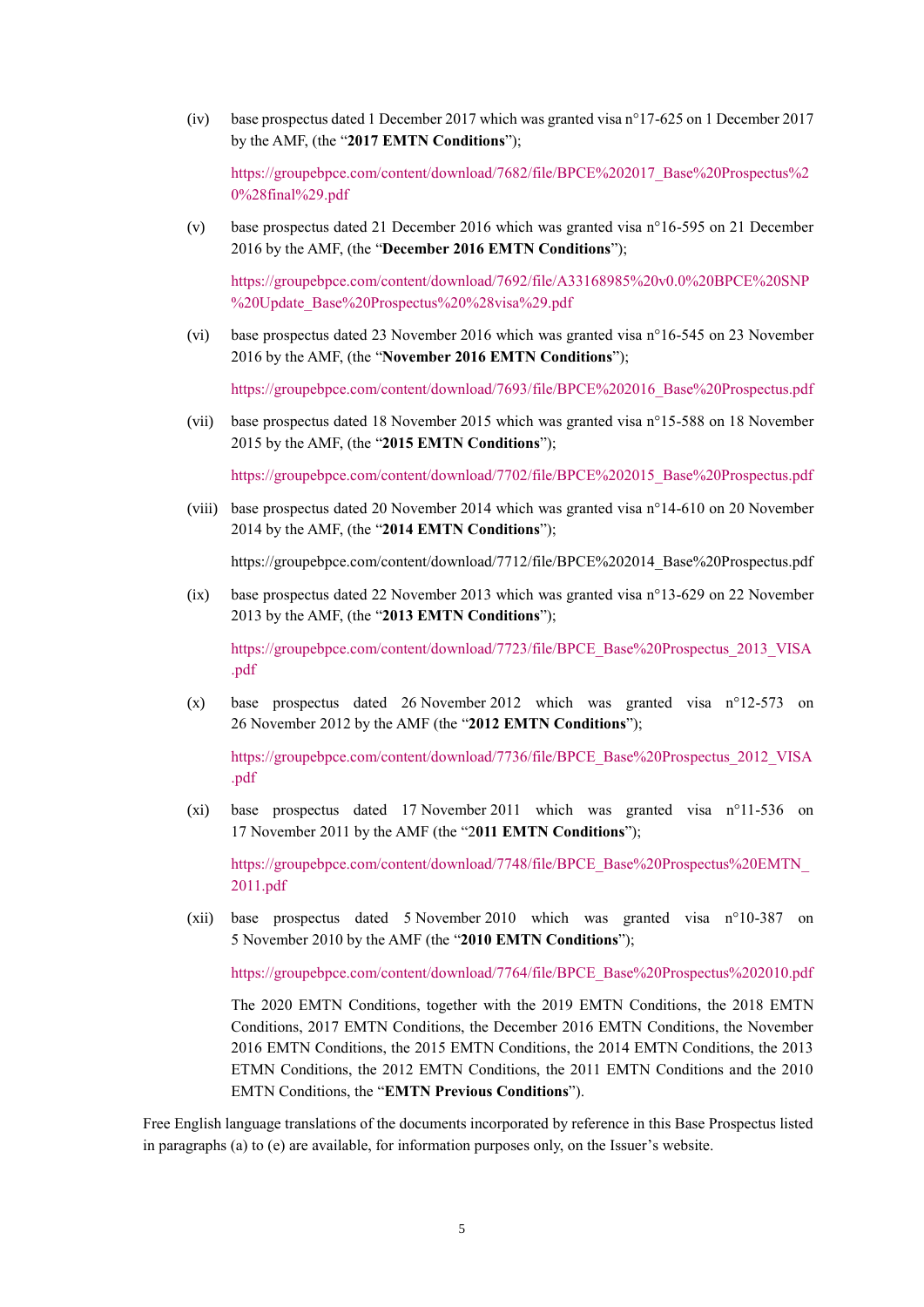The EMTN Previous Conditions are incorporated by reference in the Base Prospectus for the purpose only of further issues of Notes to be assimilated (*assimilées*) and form a single series with Notes already issued with the relevant EMTN Previous Conditions.

| <b>EMTN Previous Conditions</b> |                  |  |  |  |
|---------------------------------|------------------|--|--|--|
| 2020 EMTN Conditions            | Pages 43 to 125  |  |  |  |
| 2019 EMTN Conditions            | Pages 39 to 101  |  |  |  |
| 2018 EMTN Conditions            | Pages 122 to 179 |  |  |  |
| 2017 EMTN Conditions            | Pages 119 to 169 |  |  |  |
| December 2016 EMTN Conditions   | Pages 122 to 170 |  |  |  |
| November 2016 EMTN Conditions   | Pages 109 to 154 |  |  |  |
| 2015 EMTN Conditions            | Pages 109 to 154 |  |  |  |
| 2014 EMTN Conditions            | Pages 94 to 134  |  |  |  |
| 2013 EMTN Conditions            | Pages 93 to 132  |  |  |  |
| 2012 EMTN Conditions            | Pages 87 to 128  |  |  |  |
| 2011 EMTN Conditions            | Pages 53 to 84   |  |  |  |
| 2010 EMTN Conditions            | Pages 53 to 83   |  |  |  |

The non-incorporated parts of the documents incorporated by reference in this Base Prospectus shall not form part of this Base Prospectus and are either not relevant for the investors or covered elsewhere in this Base Prospectus. Any statement contained in the Documents Incorporated by Reference shall be modified or superseded for the purpose of this Base Prospectus to the extent that a statement contained herein modifies or supersedes such earlier statement (whether expressly, by implication or otherwise). Any statement so modified or superseded shall not, except as so modified or superseded, constitute a part of this Base Prospectus. The Documents Incorporated by Reference are available on the websites of the Issuer (www.bpce.fr) and/or of the AMF (www.amf-france.org). The Documents Incorporated by Reference will also be available free of charge to the public at the specified office of the Fiscal Agent.

Below are tables that reference the topics from the Documents Incorporated by Reference which are incorporated by reference in this Base Prospectus.

| <b>Annex 6 of the Commission</b><br><b>Delegated Regulation (EU)</b><br>No. 2019/980, amended and<br>supplementing the<br><b>Prospectus Regulation</b> | <b>BPCE 2020</b><br><b>Universal</b><br>Registration<br>Document | Pillar III<br><b>Report First</b><br>Amendment | <b>BPCE 2021</b><br><b>Universal</b><br>Registration<br><b>Document</b> | <b>BPCE 2021</b><br><b>URD First</b><br>Amendement |
|--------------------------------------------------------------------------------------------------------------------------------------------------------|------------------------------------------------------------------|------------------------------------------------|-------------------------------------------------------------------------|----------------------------------------------------|
| <b>3. RISK FACTORS</b>                                                                                                                                 |                                                                  |                                                | Pages 609-620                                                           |                                                    |
| <b>4. INFORMATION</b><br><b>ABOUT THE ISSUER</b>                                                                                                       |                                                                  |                                                |                                                                         |                                                    |
| 4.1 History and<br>development of the Issuer                                                                                                           |                                                                  |                                                | Pages 18-19                                                             |                                                    |
| 4.1.1. The legal and<br>commercial name of the<br>issuer                                                                                               |                                                                  |                                                | Page 724                                                                |                                                    |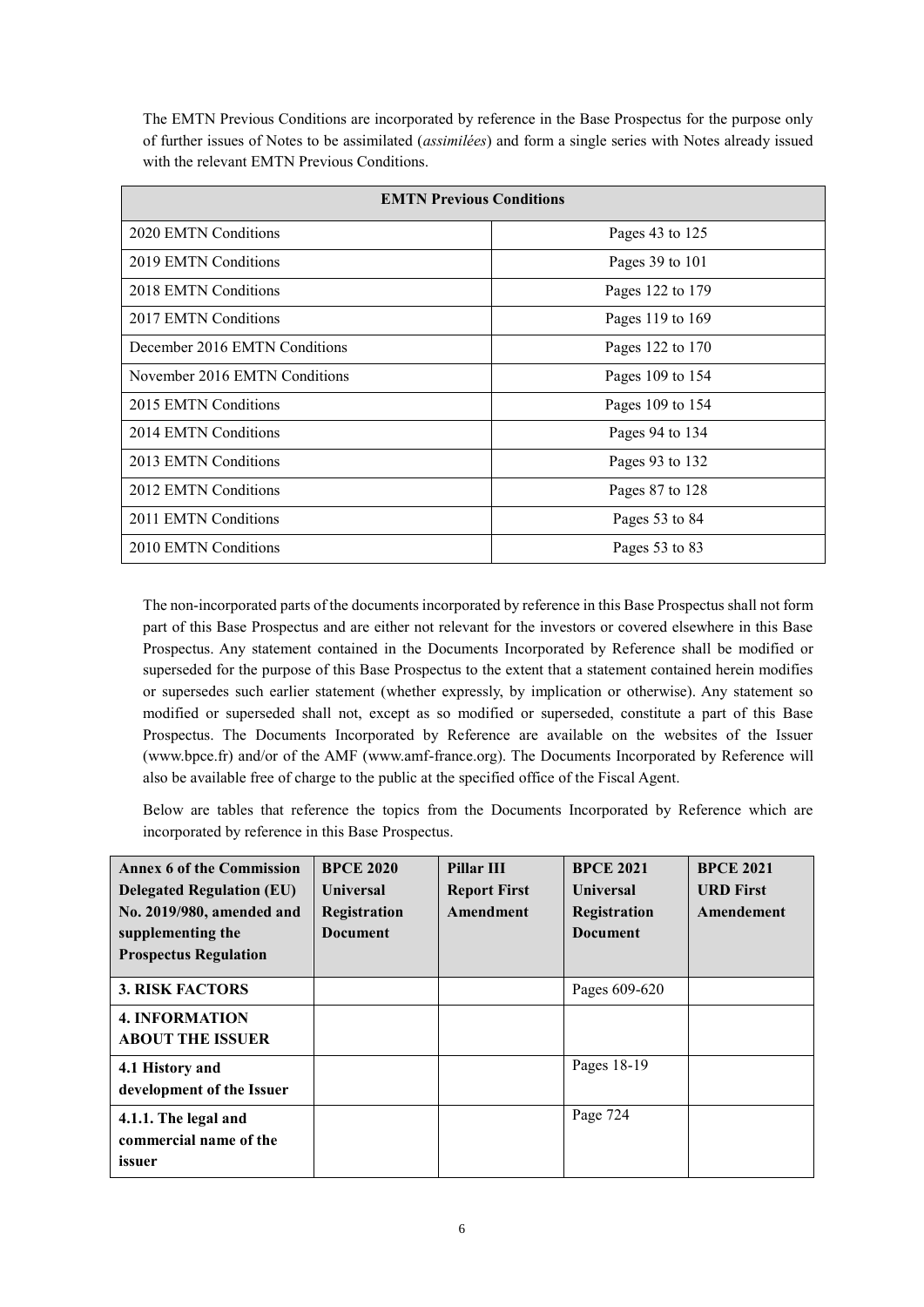| <b>Annex 6 of the Commission</b><br><b>Delegated Regulation (EU)</b> | <b>BPCE 2020</b><br>Universal | Pillar III<br><b>Report First</b> | <b>BPCE 2021</b><br><b>Universal</b> | <b>BPCE 2021</b><br><b>URD First</b> |
|----------------------------------------------------------------------|-------------------------------|-----------------------------------|--------------------------------------|--------------------------------------|
| No. 2019/980, amended and                                            | Registration                  | <b>Amendment</b>                  | Registration                         | Amendement                           |
| supplementing the                                                    | <b>Document</b>               |                                   | <b>Document</b>                      |                                      |
| <b>Prospectus Regulation</b>                                         |                               |                                   |                                      |                                      |
| 4.1.2. The place of                                                  |                               |                                   | Page 724                             |                                      |
| registration of the issuer, its                                      |                               |                                   |                                      |                                      |
| registration number and                                              |                               |                                   |                                      |                                      |
| legal entity identifier                                              |                               |                                   |                                      |                                      |
| ("LEI").                                                             |                               |                                   |                                      |                                      |
| 4.1.3. The date of                                                   |                               |                                   | Page $72\overline{4}$                |                                      |
| incorporation and the                                                |                               |                                   |                                      |                                      |
| length of life of the issuer,                                        |                               |                                   |                                      |                                      |
| except where the period is<br>indefinite                             |                               |                                   |                                      |                                      |
|                                                                      |                               |                                   |                                      |                                      |
| 4.1.4. The domicile and                                              |                               |                                   | Page 724                             |                                      |
| legal form of the issuer, the                                        |                               |                                   |                                      |                                      |
| legislation under which the                                          |                               |                                   |                                      |                                      |
| issuer operates, its country                                         |                               |                                   |                                      |                                      |
| of incorporation, the<br>address, telephone number                   |                               |                                   |                                      |                                      |
| of its registered office (or                                         |                               |                                   |                                      |                                      |
| principal place of business                                          |                               |                                   |                                      |                                      |
| if different from its                                                |                               |                                   |                                      |                                      |
| registered office) and                                               |                               |                                   |                                      |                                      |
| website of the Issuer, if any,                                       |                               |                                   |                                      |                                      |
| with a disclaimer that the                                           |                               |                                   |                                      |                                      |
| information on the website                                           |                               |                                   |                                      |                                      |
| does not form part of the                                            |                               |                                   |                                      |                                      |
| prospectus unless that                                               |                               |                                   |                                      |                                      |
| information is incorporated                                          |                               |                                   |                                      |                                      |
| by reference into the                                                |                               |                                   |                                      |                                      |
| prospectus.                                                          |                               |                                   |                                      |                                      |
| 4.1.5 Details of any recent                                          |                               | Pages 5 to 7                      | Pages 22-24,                         | Pages 4, 7-36                        |
| events particular to the                                             |                               |                                   | 217-219, 235,                        |                                      |
| Issuer and which are to a                                            |                               |                                   | 251, 411, 545,                       |                                      |
| material extent relevant to                                          |                               |                                   | 729                                  |                                      |
| an evaluation of the Issuer's                                        |                               |                                   |                                      |                                      |
| solvency                                                             |                               |                                   |                                      |                                      |
| 4.1.6 Credit ratings                                                 |                               |                                   | Page 15                              |                                      |
| assigned to an issuer at the                                         |                               |                                   |                                      |                                      |
| request or with the                                                  |                               |                                   |                                      |                                      |
| cooperation of the issuer in                                         |                               |                                   |                                      |                                      |
| the rating process. A brief                                          |                               |                                   |                                      |                                      |
| explanation of the meaning<br>of the ratings if this has             |                               |                                   |                                      |                                      |
| previously been published                                            |                               |                                   |                                      |                                      |
| by the rating provider.                                              |                               |                                   |                                      |                                      |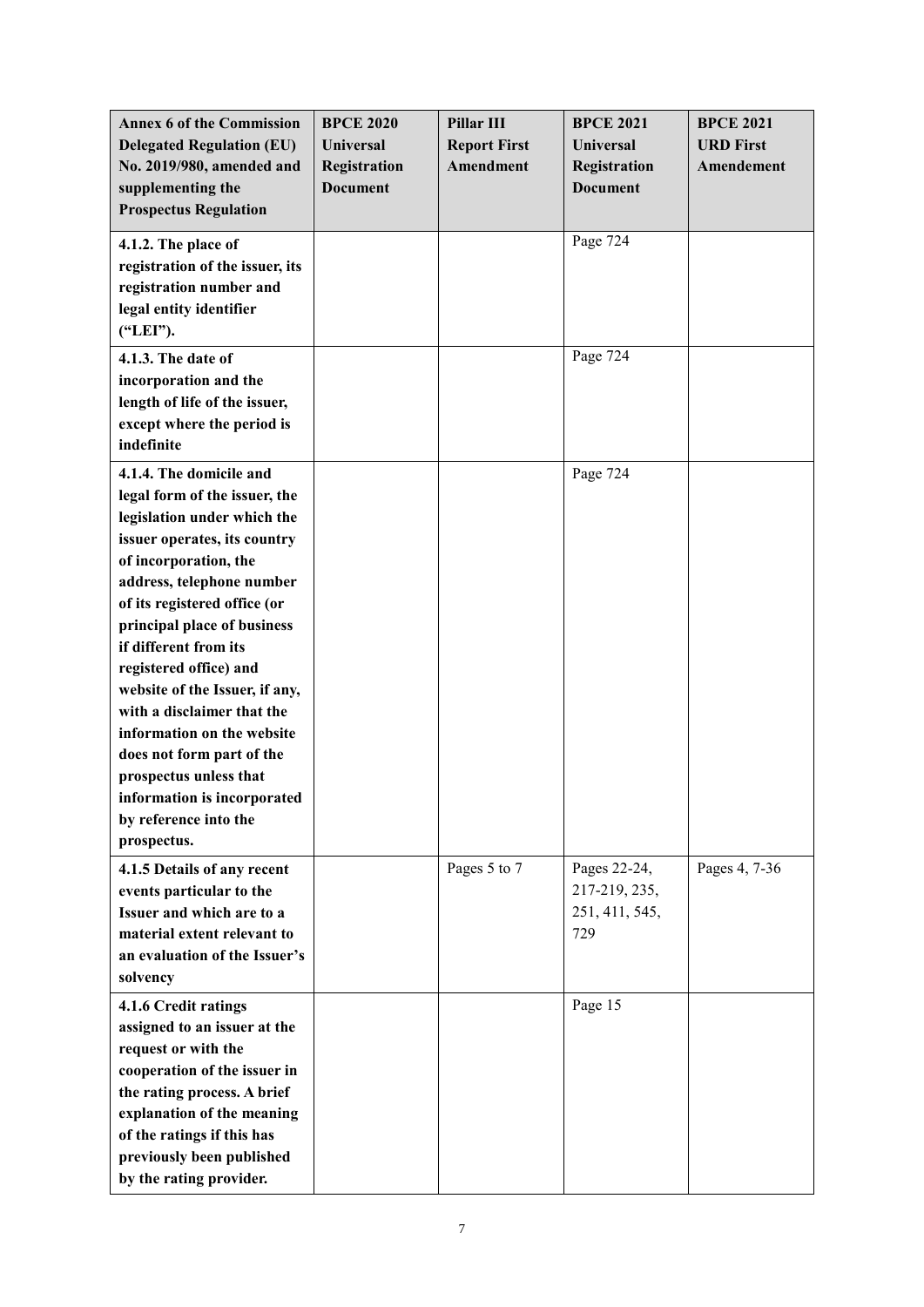| <b>Annex 6 of the Commission</b><br><b>Delegated Regulation (EU)</b><br>No. 2019/980, amended and<br>supplementing the                                                                                                                                                         | <b>BPCE 2020</b><br><b>Universal</b><br>Registration<br><b>Document</b> | Pillar III<br><b>Report First</b><br>Amendment | <b>BPCE 2021</b><br><b>Universal</b><br>Registration<br><b>Document</b> | <b>BPCE 2021</b><br><b>URD First</b><br>Amendement |
|--------------------------------------------------------------------------------------------------------------------------------------------------------------------------------------------------------------------------------------------------------------------------------|-------------------------------------------------------------------------|------------------------------------------------|-------------------------------------------------------------------------|----------------------------------------------------|
| <b>Prospectus Regulation</b>                                                                                                                                                                                                                                                   |                                                                         |                                                |                                                                         |                                                    |
| 4.1.7 Information on the<br>material changes in the<br>issuer's borrowing and<br>funding structure since the<br>last financial year.                                                                                                                                           |                                                                         |                                                | Not Applicable                                                          |                                                    |
| 4.1.8 Description of the<br>expected financing of the<br>issuer's activities                                                                                                                                                                                                   |                                                                         |                                                | Not Applicable                                                          |                                                    |
| <b>5. BUSINESS OVERVIEW</b>                                                                                                                                                                                                                                                    |                                                                         |                                                |                                                                         |                                                    |
| 5.1 Principal activities                                                                                                                                                                                                                                                       |                                                                         |                                                | Pages 24-41,<br>222-230                                                 |                                                    |
| 5.1.1 A brief description of<br>the Issuer's principal<br>activities including the<br>main categories of products<br>sold and/ or services<br>performed;                                                                                                                       |                                                                         |                                                | Pages 24-41                                                             |                                                    |
| 5.1.2 an indication of any<br>significant new products or<br>activities;                                                                                                                                                                                                       |                                                                         |                                                | Pages 24-41                                                             |                                                    |
| 5.1.3 of the principal<br>markets in which the Issuer<br>competes                                                                                                                                                                                                              |                                                                         |                                                | Pages 24-41                                                             |                                                    |
| 5.2 The basis for any<br>statements made by the<br><b>Issuer regarding its</b><br>competitive position.                                                                                                                                                                        |                                                                         |                                                | Pages 24-41                                                             |                                                    |
| <b>6. ORGANISATIONAL</b><br><b>STRUCTURE</b>                                                                                                                                                                                                                                   |                                                                         |                                                |                                                                         |                                                    |
| 6.1 If the Issuer is part of a<br>Group, a brief description<br>of the Group and the<br>Issuer's position within the<br>Group. This may be in the<br>form of, or accompanied by,<br>a diagram of the<br>organisational structure if<br>this helps to clarify the<br>structure. |                                                                         |                                                | Pages 20-21,<br>376-389, 521-<br>530, 570-575                           |                                                    |
| 6.2 If the Issuer is<br>dependent upon other                                                                                                                                                                                                                                   |                                                                         |                                                | Pages 20-21                                                             |                                                    |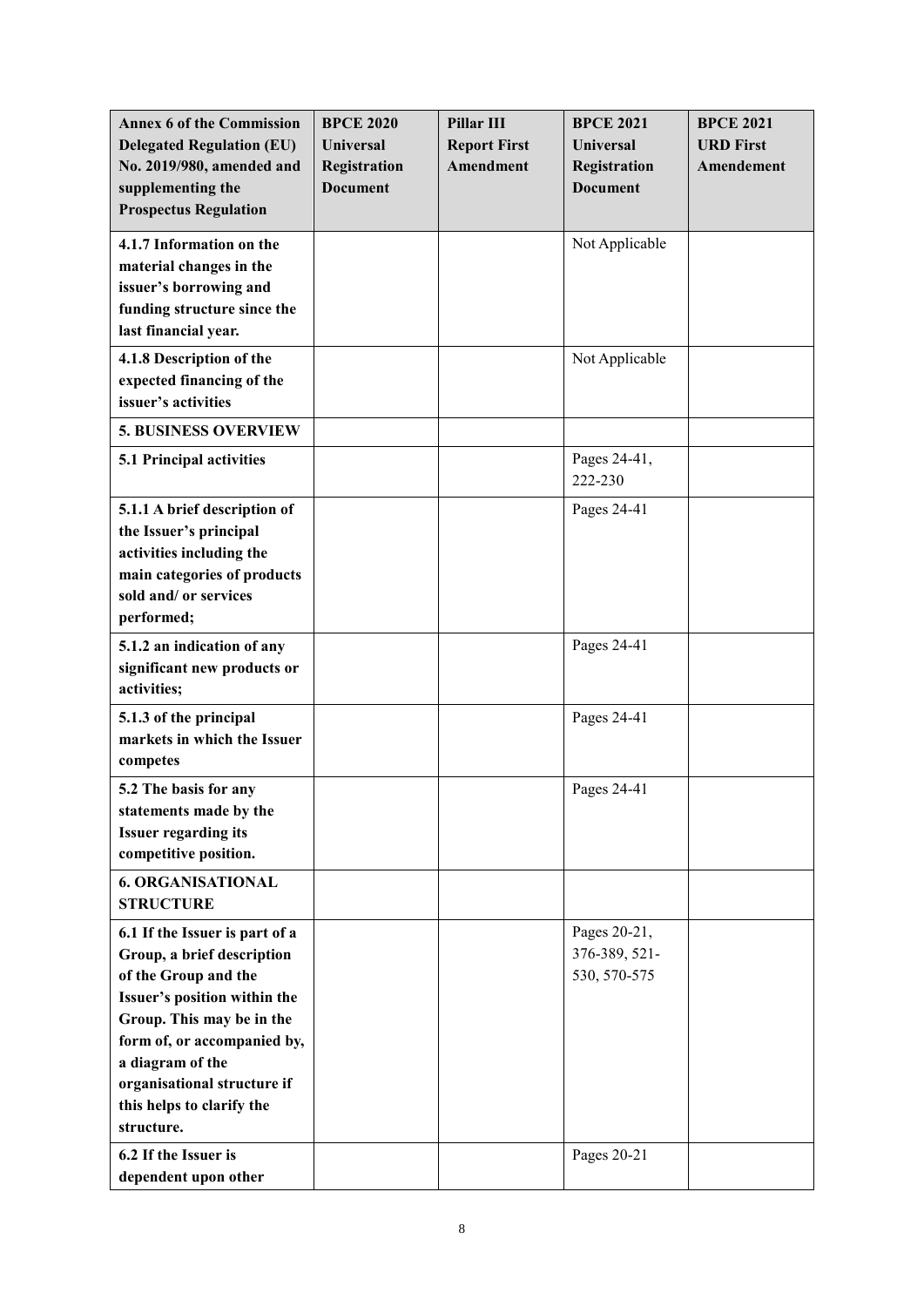| <b>Annex 6 of the Commission</b> | <b>BPCE 2020</b> | Pillar III          | <b>BPCE 2021</b> | <b>BPCE 2021</b> |
|----------------------------------|------------------|---------------------|------------------|------------------|
| <b>Delegated Regulation (EU)</b> | <b>Universal</b> | <b>Report First</b> | Universal        | <b>URD First</b> |
| No. 2019/980, amended and        | Registration     | Amendment           | Registration     | Amendement       |
| supplementing the                | <b>Document</b>  |                     | <b>Document</b>  |                  |
| <b>Prospectus Regulation</b>     |                  |                     |                  |                  |
|                                  |                  |                     |                  |                  |
| entities within the Group,       |                  |                     |                  |                  |
| this must be clearly stated      |                  |                     |                  |                  |
| together with an                 |                  |                     |                  |                  |
| explanation of this              |                  |                     |                  |                  |
| dependence                       |                  |                     |                  |                  |
| 7. TREND                         |                  |                     |                  |                  |
| <b>INFORMATION</b>               |                  |                     |                  |                  |
| 7.2 Information of any           |                  |                     | Pages 236-238,   |                  |
| known trends                     |                  |                     | 545              |                  |
| 9. ADMINISTRATIVE,               |                  |                     |                  |                  |
| <b>MANAGEMENT AND</b>            |                  |                     |                  |                  |
| <b>SUPERVISORY BODIES</b>        |                  |                     |                  |                  |
| 9.1 Names, business              |                  |                     | Pages 10-11,     | Pages 3, 5-6     |
| addresses and functions          |                  |                     | 132-179          |                  |
| within the Issuer of the         |                  |                     |                  |                  |
| members of the                   |                  |                     |                  |                  |
| administrative,                  |                  |                     |                  |                  |
| management and                   |                  |                     |                  |                  |
| supervisory bodies, and an       |                  |                     |                  |                  |
| indication of the principal      |                  |                     |                  |                  |
| activities performed by          |                  |                     |                  |                  |
| them outside of that Issuer      |                  |                     |                  |                  |
| where these are significant      |                  |                     |                  |                  |
| with respect to the Issuer-      |                  |                     |                  |                  |
| 9.2 Statement that there are     |                  |                     | Pages 135, 213-  |                  |
| no conflicts of interest         |                  |                     | 214              |                  |
| 10. MAJOR                        |                  |                     |                  |                  |
| <b>SHAREHOLDERS</b>              |                  |                     |                  |                  |
| 10.1 To the extent known to      |                  |                     | Pages 728-729    |                  |
| the Issuer, state whether the    |                  |                     |                  |                  |
| Issuer is directly or            |                  |                     |                  |                  |
| indirectly owned or              |                  |                     |                  |                  |
| controlled and by whom,          |                  |                     |                  |                  |
| and describe the nature of       |                  |                     |                  |                  |
| such control, and describe       |                  |                     |                  |                  |
| the measures in place to         |                  |                     |                  |                  |
| ensure that such control is      |                  |                     |                  |                  |
| not abused                       |                  |                     |                  |                  |
| 10.2 A description of any        |                  |                     | Page 729         |                  |
| arrangements, known to the       |                  |                     |                  |                  |
| Issuer, the operation of         |                  |                     |                  |                  |
| which may at a subsequent        |                  |                     |                  |                  |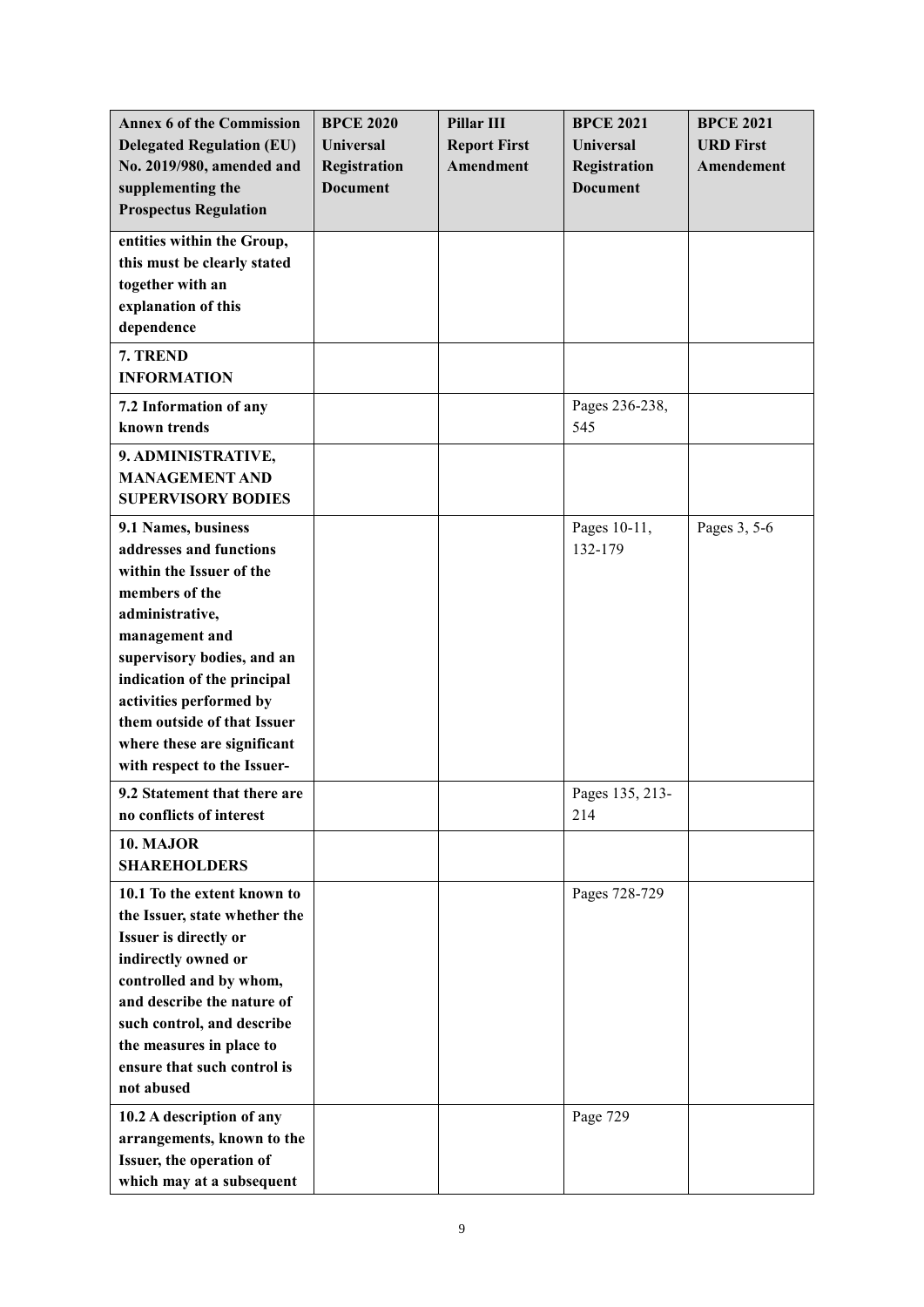| <b>Annex 6 of the Commission</b><br><b>Delegated Regulation (EU)</b><br>No. 2019/980, amended and<br>supplementing the<br><b>Prospectus Regulation</b>                                    | <b>BPCE 2020</b><br><b>Universal</b><br><b>Registration</b><br><b>Document</b>                     | <b>Pillar III</b><br><b>Report First</b><br>Amendment | <b>BPCE 2021</b><br><b>Universal</b><br>Registration<br><b>Document</b>                               | <b>BPCE 2021</b><br><b>URD First</b><br>Amendement |
|-------------------------------------------------------------------------------------------------------------------------------------------------------------------------------------------|----------------------------------------------------------------------------------------------------|-------------------------------------------------------|-------------------------------------------------------------------------------------------------------|----------------------------------------------------|
| date result in a change in<br>control of the Issuer                                                                                                                                       |                                                                                                    |                                                       |                                                                                                       |                                                    |
| 11. FINANCIAL<br><b>INFORMATION</b><br><b>CONCERNING THE</b><br><b>ISSUER'S ASSETS AND</b><br><b>LIABILITIES,</b><br><b>FINANCIAL POSITION</b><br><b>AND PROFITS AND</b><br><b>LOSSES</b> |                                                                                                    |                                                       |                                                                                                       |                                                    |
| 11.1 Historical Financial<br><b>Information</b>                                                                                                                                           |                                                                                                    |                                                       |                                                                                                       |                                                    |
| 11.1.1 Audited historical<br>financial information                                                                                                                                        | $BPCE-Pages$<br>530-573                                                                            |                                                       | <b>BPCE</b> – Pages<br>548-589                                                                        |                                                    |
| 11.1.6 Consolidated<br>financial statements                                                                                                                                               | Groupe BPCE -<br>Pages 239-380<br>Groupe BPCE<br>$SA-Pages 389-$<br>515                            |                                                       | Groupe BPCE -<br>Pages 220-232<br>and 241-391<br>Groupe BPCE<br>$SA-Pages 401-$<br>531                |                                                    |
| 11.2 Interim and other<br>financial information                                                                                                                                           |                                                                                                    |                                                       |                                                                                                       |                                                    |
| 11.3 Auditing of historical<br>annual financial<br>information                                                                                                                            | $BPCE-Pages$<br>574-577<br>Groupe BPCE -<br>Pages 381-388<br>Groupe BPCE<br>$SA-Pages 516-$<br>522 |                                                       | $BPCE-Pages$<br>590-593<br>Groupe BPCE -<br>Pages 392-400<br>Groupe BPCE<br>$SA - Pages 532 -$<br>539 |                                                    |
| 11.4 Legal and arbitration<br>proceedings                                                                                                                                                 | Pages 684-687                                                                                      |                                                       | Pages 699-703                                                                                         |                                                    |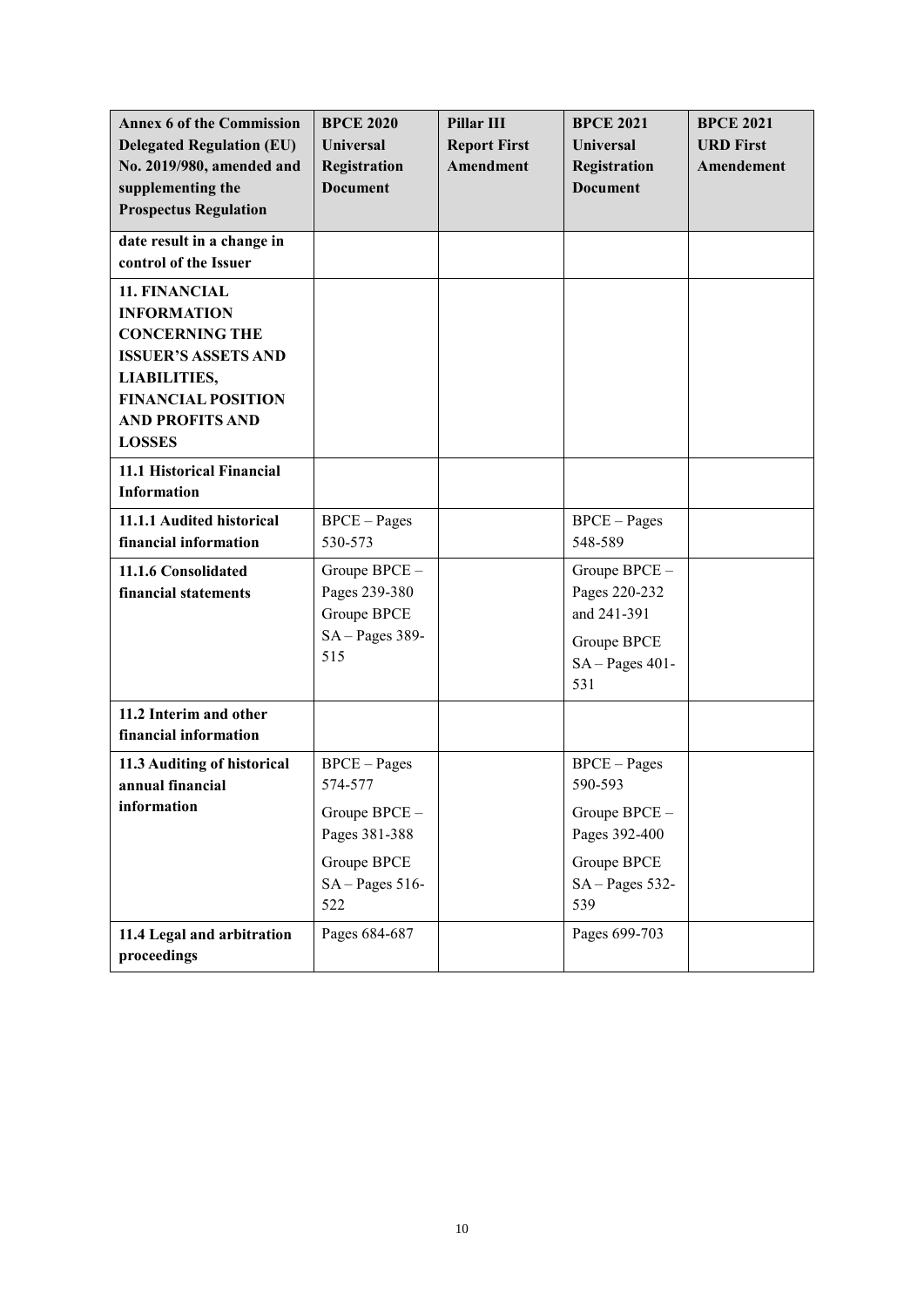| <b>Annex 6 of the Commission</b><br><b>Delegated Regulation (EU)</b><br>No. 2019/980, amended and<br>supplementing the<br><b>Prospectus Regulation</b>                                                                                                                                                                                                                      | <b>BPCE 2020</b><br><b>Universal</b><br>Registration<br><b>Document</b> | Pillar III<br><b>Report First</b><br>Amendment | <b>BPCE 2021</b><br><b>Universal</b><br>Registration<br><b>Document</b> | <b>BPCE 2021</b><br><b>URD First</b><br>Amendement |
|-----------------------------------------------------------------------------------------------------------------------------------------------------------------------------------------------------------------------------------------------------------------------------------------------------------------------------------------------------------------------------|-------------------------------------------------------------------------|------------------------------------------------|-------------------------------------------------------------------------|----------------------------------------------------|
| <b>13. MATERIAL</b><br><b>CONTRACTS</b>                                                                                                                                                                                                                                                                                                                                     |                                                                         |                                                |                                                                         |                                                    |
| A brief summary of all<br>material contracts that are<br>not entered into in the<br>ordinary course of the<br>Issuer's business, which<br>could result in any group<br>member being under an<br>obligation or an entitlement<br>that is material to the<br>Issuer's ability to meet its<br>obligations to security<br>holders in respect of the<br>securities being issued. |                                                                         |                                                | Page 729                                                                |                                                    |
| <b>14. DOCUMENTS</b><br><b>AVAILABLE</b>                                                                                                                                                                                                                                                                                                                                    |                                                                         |                                                | Page 745                                                                |                                                    |

Information contained in the Documents Incorporated by Reference other than information listed in the table above is for information purposes only."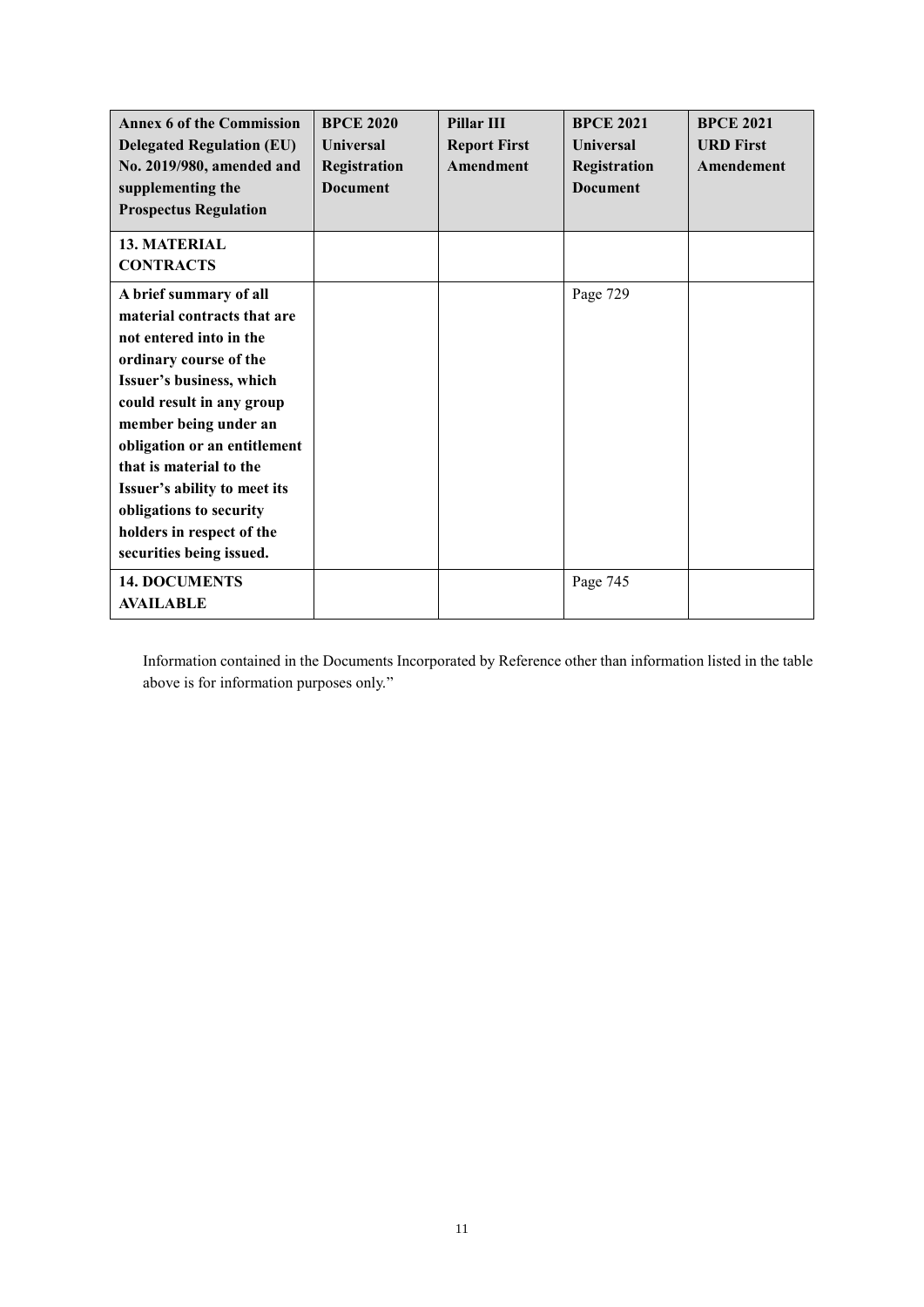## <span id="page-11-0"></span>**2. INFORMATION ABOUT THE ISSUER**

On page 136 of the Base Prospectus, paragraph "*General Presentation of the Issuer*" is completed as follows:

"As of the date of this Base Prospectus, there is no potential conflict of interest between the duties of the members of the Management Board (*Directoire*) and of the Supervisory Board (*Conseil de surveillance*) towards the Issuer and their private interests and/or other duties toward third parties."